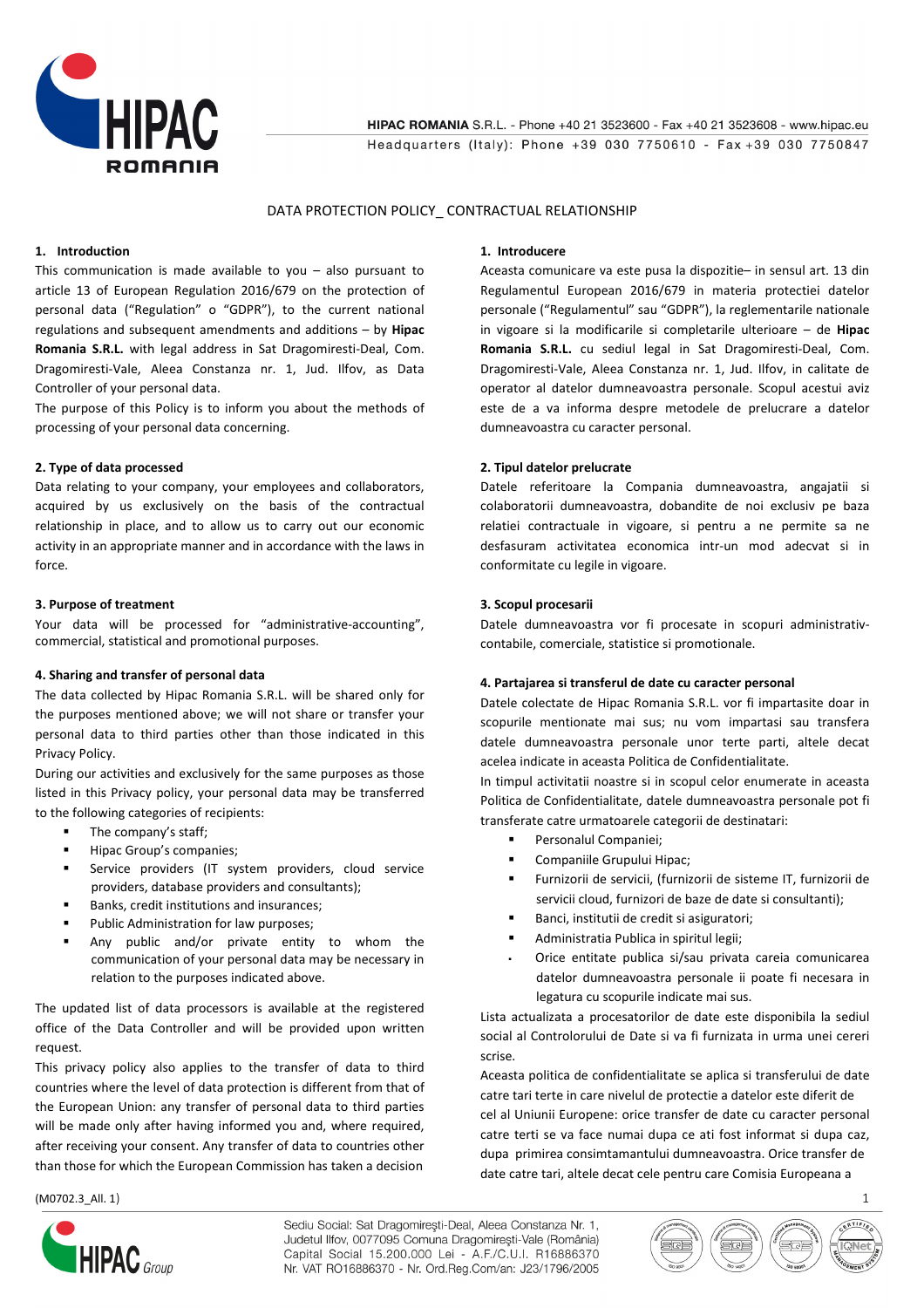

of adequacy is based on agreements using standard contractual clauses adopted by the European Commission or other appropriate guarantees in compliance with applicable laws.

# **5. Protection of personal data**

Hipac Romania S.R.L. has implemented adequate technical and organizational measures to provide an adequate level of security and confidentiality to personal data. These measures take into account:

- The state of the art of technology;
- The costs of its implementation;
- The nature of the data;
- The risk of processing.

The purpose is to protect them from accidental or unlawful destruction or alteration, accidental loss, unauthorized disclosure or access and from other unlawful forms of processing.

Furthermore, when managing your personal data, Hipac Romania S.R.L.:

- Receives and processes personal data that are adequate, relevant and not excessive, as required to fulfil the above purposes and
- Ensure that such personal data remain current and accurate.

## **6. Storage periods**

Without prejudice to your right to object to the processing of personal data and/or to request their deletion, Hipac Romania S.R.L. will keep your personal data only for the time necessary to achieve the purpose for which they were collected and received, or to meet legal or regulatory requirements.

### **7. Your right**

Your rights are:

- RIGHT TO RECTIFICATION. You have the right to obtain from Hipac Romania S.R.L. the rectification of personal data concerning you. Hipac Romania S.R.L. shall make reasonable efforts to ensure that the personal data it holds are accurate, complete current and relevant.
- RIGHT TO RESTRICTION OF PROCESSING. You can obtain a restriction to the processing your personal data where:

- The accuracy of the personal data is contested by the data subject, during the period when Hipac Romania S.R.L. must verify the accuracy of the personal data;

- The processing is unlawful and you require the erasure of personal data or the restriction of their use instead;

- Hipac Romania S.R.L. no longer needs the personal data for the purposes of the processing, but they are required by you to establishment, exercise or defend of legal claims;

luat o decizie de adecvare se bazeaza pe acorduri care utilizeaza clauze contractuale standard adoptate de Comisia Europeana sau alte garantii adecvate in conformitate cu legile aplicabile.

#### **5. Protectia datelor cu caracter personal**

Hipac Romania S.R.L. a implementat masuri tehnice si organizatorice adecvate pentru a oferi un nivel adecvat de securitate si confidentialitate datelor personale. Aceste masuri iau in considerare:

- **Starea tehnologiei;**
- Costurile implementarii sale;
- Natura datelor;
- Riscul procesarii.

Scopul este de a le proteja de distrugerea sau modificarea accidentala sau ilegala, pierderea accidentala, divulgarea sau accesul neautorizat si de alte forme ilegale de prelucrare.

Mai mult, atunci cand gestioneaza datele dumneavoastra personale, Hipac Romania S.R.L.:

- Primeste si prelucreaza date cu caracter personal adecvate, relevante si care nu sunt excesive, dupa cum este necesar pentru indeplinirea scopurilor de mai sus si
- Se asigura ca aceste date cu caracter personal raman actuale si corecte.

### **6. Perioadele de stocare**

Fara a aduce atingere dreptului dumneavoastra de a va opune prelucrarii datelor cu caracter personal si /sau de a solicita stergerea acestora, Hipac Romania S.R.L. va pastra datele dumneavoastra numai in timpul necesar pentru atingerea scopului pentru care au fost colectate si primite sau pentru a indeplini cerintele legale sau de reglementare.

#### **7. Drepturile dumneavoastra**

Drepturile dumneavoastra sunt:

 DREPTUL LA RECTIFICARE. Dumneavoastra aveti dreptul de a obtine de la Hipac Romania S.R.L. rectificarea datelor cu caracter personal care va privesc. Hipac Romania S.R.L. va depune eforturi rezonabile pentru a se asigura ca datele cu caracter personal pe care le detine sunt complete, curente si relevante;

 DREPTUL LA RESTRICTIONAREA PROCESARII. Dumneavoastra puteti obtine o restrictionare a procesarii datelor personale unde:

- Precizia datelor personale este contestata de persoana vizata in perioada in care Hipac Romania S.R.L. trebuie sa verifice acuratetea datelor personale;

- Prelucrarea este ilegala si solicitati stergerea datelor cu caracter personal sau restrictionarea utilizarii acestora;

- Hipac Romania S.R.L. nu mai are nevoie de datele cu caracter personal in scopul prelucrarii dar sunt solicitate de

(M0702.3\_All. 1) 2



Sediu Social: Sat Dragomirești-Deal, Aleea Constanza Nr. 1, Judetul Ilfov, 0077095 Comuna Dragomirești-Vale (România) Capital Social 15.200.000 Lei - A.F./C.U.I. R16886370 Nr. VAT RO16886370 - Nr. Ord.Reg.Com/an. J23/1796/2005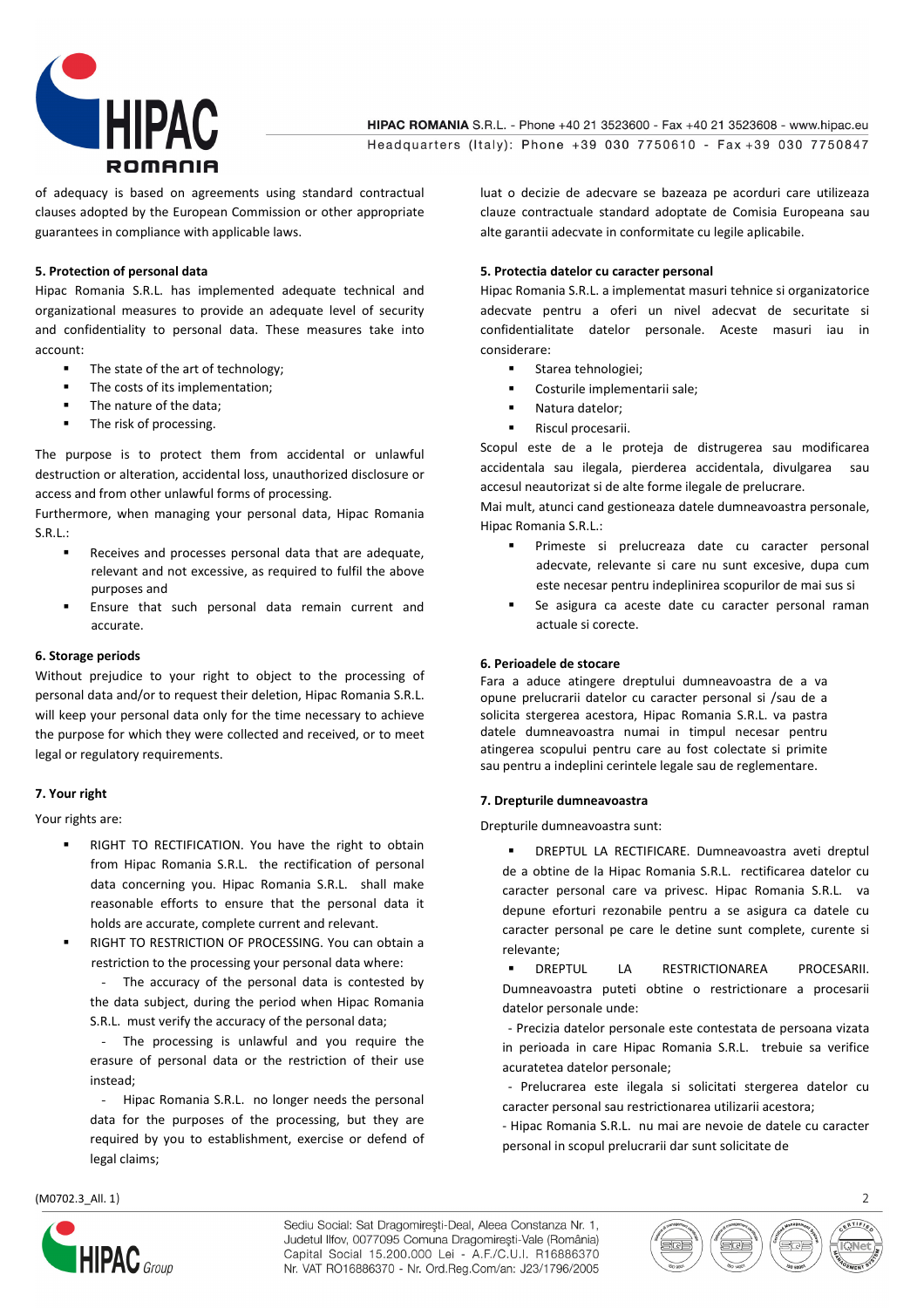

HIPAC ROMANIA S.R.L. - Phone +40 21 3523600 - Fax +40 21 3523608 - www.hipac.eu Headquarters (Italy): Phone +39 030 7750610 - Fax +39 030 7750847

You have objected to the processing, while Hipac Romania S.R.L. checks whether your legitimate reasons prevail over your own.

- RIGHT TO ACCESS. You have the right to obtain from Hipac Romania S.R.L. information about your personal data, and also information on which categories of personal data Hipac Romania S.R.L. owns or controls, for what purpose they are used, where they have been collected and to whom they may have been communicated.
- RIGHT TO DATA PORTABILITY. As a result of your application, Hipac Romania S.R.L. will transmit the data to another Controller on condition that the processing is based on your consent or is necessary for the execution of a contract.
- RIGHT TO ERASURE, Unless the processing of data is necessary for compliance with a legal obligation or to establishment, exercise or defend of legal claims. You have the right to obtain from Hipac Romania S.R.L. the erasure of personal data if:

the personal data are no longer necessary in relation to the purposes for which they were collected or otherwise processed;

- you opposed to the processing of your personal data;
- the personal data have been unlawfully processed.
- RIGHT TO OBJECT. You object at any time to the processing of your personal data, on the condition that the data processing is not based on your consent but on the legitimate interest of Hipac Romania S.R.L. or third party. Hipac Romania S.R.L. shall no longer process the personal data unless the Controller demonstrates mandatory and legitimate reasons for the processing, an overriding interest in treatment, or the exercise or defend of legal claims. When you object to processing, specify if you're going to erasure your personal data or limiting the processing.
- RIGHT TO LODGE A COMPLAINT. You have the right to lodge a complaint with a supervisory authority, in particular in the Member State of your habitual residence, place of work or place where the alleged infringement took place.

## **8. Amendments to this Privacy Policy**

Any future changes or additions to the processing of personal data in this privacy notice will be notify in advance through an individual notification, through the usual communication channels used by Hipac Romania S.R.L. (etc. e-mail or through the internet).

# **9. Titolare del trattamento e Referente per la protezione dei dati**

To exercise your rights under articles 15 and ss. of the GDPR, you may contact the Data Controller, Hipac Romania S.R.L. with legal

dumneavoastra pentru a stabili, exercita sau apara revendicari legale;

- V-ati opus procesarii, timp in care Hipac Romania S.R.L. verifica daca motivele dumneavoastra legitime prevaleaza.

- DREPTUL LA ACCES . Dumneavoastra aveti dreptul de a obtine de la Hipac Romania S.R.L. informatii despre datele dumneavoastra personale si de asemenea informatii despre ce categorii de date cu caracter personal Hipac Romania S.R.L. detine sau controleaza, in ce scop sunt utilizate, unde au fost colectate si cui au fost comunicate ;
- DREPT LA PORTABILITATEA DATELOR. Ca urmare a cererii dumneavoastra, Hipac Romania S.R.L. va transmite datele unui alt controlor cu conditia ca prelucrarea sa se bazeze pe consimtamantul dumneavoastra sau sa fie necesara pentru executarea unui contract;
- DREPTUL LA STERGERE. Cu exceptia cazului in care prelucrarea datelor este necesara pentru respectarea unei obligatii legale sau pentru stabilirea, exercitarea sau apararea revendicarilor legale. Aveti dreptul de a obtine de la Hipac Romania S.R.L. stergerea datelor cu caracter personal daca:

- datele personale nu mai sunt necesare in raport cu scopurile pentru care au fost colectate sau prelucrate;

- v-ati opus prelucrarii datelor dumneavoastra personale;

- datele personale au fost prelucrate ilegal.

- DREPTUL LA OPOZITIE. Va opuneti oricand prelucrarii datelor dumneavoastra personale, cu conditia ca prelucrarea datelor sa nu se bazeze pe consimtamantul dumneavoastra, ci pe interesul legitim al Hipac Romania S.R.L. sau al unei terte parti; Hipac Romania S.R.L. nu va mai prelucra datele cu caracter personal decat daca controlorul demonstreaza motive obligatorii si legitime pentru prelucrare, un interes major pentru exercitarea sau apararea revendicarilor legale. Cand obiectati prelucrarea, specificati daca veti sterge datele dumneavoastra personale sau veti limita prelucrarea.
- DREPTUL DE A DEPUNE O PLANGERE. Aveti dreptul de a depune o plangere la o autoritate de supraveghere, in special in Statul Membru de resedinta, locul de munca sau locul unde a avut loc presupusa incalcare.

# **8. Modificari la aceasta politica de confidentialitate**

Orice modificari viitoare sau completari la prelucrarea datelor cu caracter personal din aceasta notificare de confidentialitate vor fi notificate in avans printr-o notificare individuala, prin canalele obisnuite de comunicare utilizate de Hipac Romania S.R.L. (etc. e-mail sau prin internet).

#### **9. Controler de date si Referent de protectie a datelor**

Pentru a va exercita drepturile conform art. 15 si urmatoarele din GDPR, puteti contacta Controlorul de date, Hipac Romania S.R.L. cu sediul legal in Sat Dragomiresti-

(MO702.3\_All. 1) 3



Sediu Social: Sat Dragomirești-Deal, Aleea Constanza Nr. 1, Judetul Ilfov, 0077095 Comuna Dragomirești-Vale (România) Capital Social 15.200.000 Lei - A.F./C.U.I. R16886370 Nr. VAT RO16886370 - Nr. Ord.Reg.Com/an: J23/1796/2005